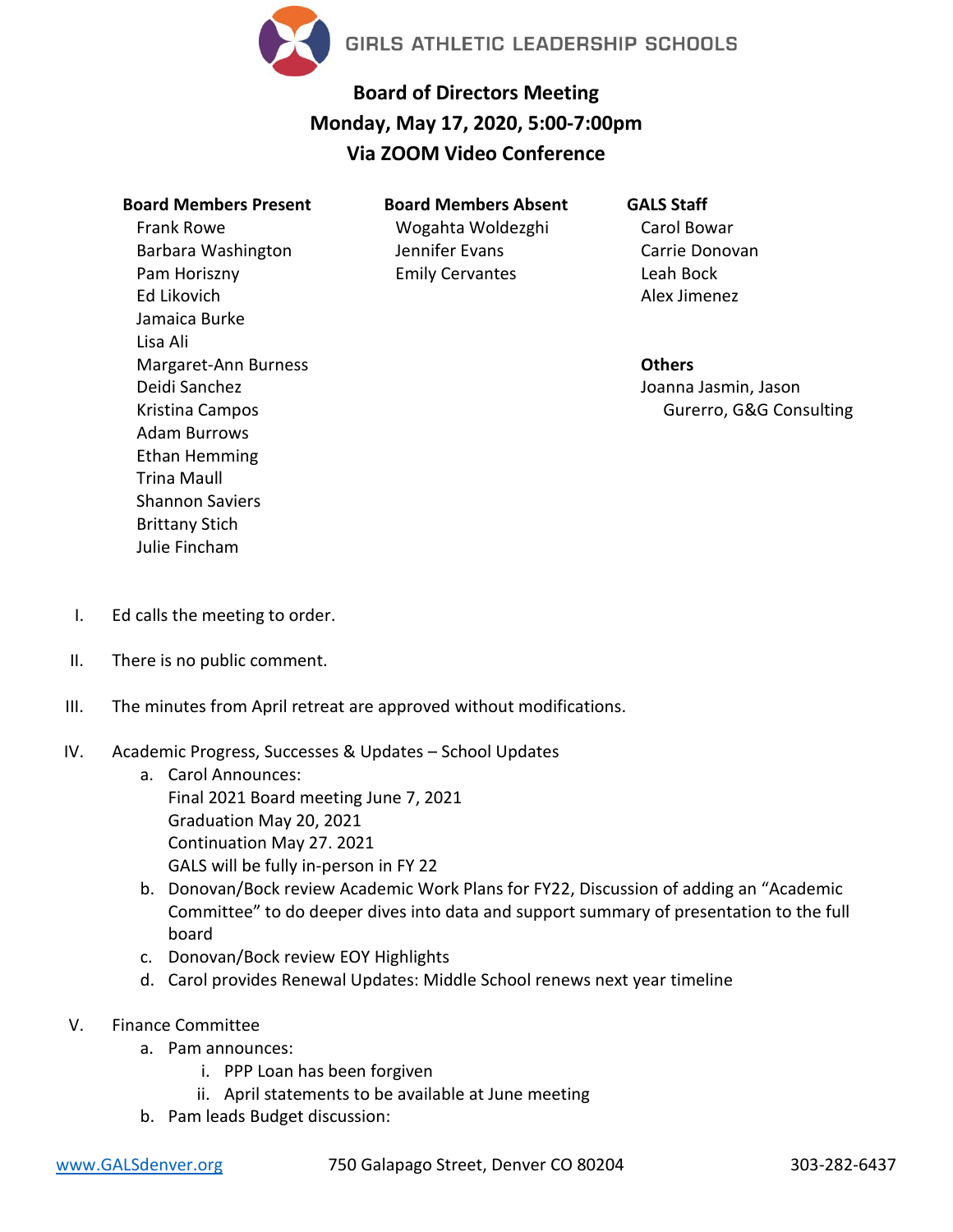

GIRLS ATHLETIC LEADERSHIP SCHOOLS

- i. FY 21 EOY Projections reviewed
- ii. Resolution for Approval of additional Spending for FY 21 Passed
- iii. FY 22 DRAFT Budget for Approval reviewed
- iv. Resolution for Approval of DRAFT Budget for FY 22 Passed
- VI. Carol/Trina discuss Board Equity Work: Next Steps
	- a. Board Equity Committee starting June, Trina will chair initially as an output of EBP Equity Institute work
	- b. Committee Charter Review see committee charter in Board Deck, accepted without modifications
- VII. Development Committee
	- a. Gifts and Contributions Goal Met Carol thanks Jennifer and Board for driving these efforts
	- b. Carol announces Foundations Goal Met
	- c. Ed discusses \$2,500 Board Scholarship for "Succeed Academically" donations Any additional contribution from board members will be earmarked toward scholarship
	- d. Carol leads GALFriends Update and Discussion
- VIII. Board Governance
	- a. Shannon discusses Board Membership changes for FY '22

"Retiring" members to be honored at June meeting: Jennifer Evans, Kristina Campos, Julie Fincham,

Barbara Washington, Ethan Hemming, Wogahta Woldezghi

- i. Shannon announces Votes coming in June:
	- Renewal of Terms  $-1<sup>st</sup>/2<sup>nd</sup>$  3 Year Term (Vote in June)
	- Renewal of Terms Parent Reps (Vote in June)
		- HS Rep(s) Opening for HS parent rep
- ii. New Members
	- 1. We hope to have 1-2 in June and the remainder of the slate in July
	- 2. Looking for following expertise to augment: Legal, Fundraising from Individuals and Corporations, Academics/School/K-12 knowledge, Advocacy
- b. Nominations for Executive Committee Please reach out to Ed if interested in positions:
	- i. Chair
	- ii. Vice Chair
	- iii. Secretary
	- iv. Treasurer
- c. Calendar for FY 22 new schedule provided
	- i. Move to  $4<sup>th</sup>$  Monday of the Month
	- ii. One Breakfast Meetings at School
- d. ED Evaluation Timeframe July/August
- e. Succession Plan Timeframe October
- IX. Carol provided Enrollment Update
	- a. Current Numbers and projections
	- b. Review of last month/this month activities
	- c. Alex provides an update regarding enrollment marketing success/learnings